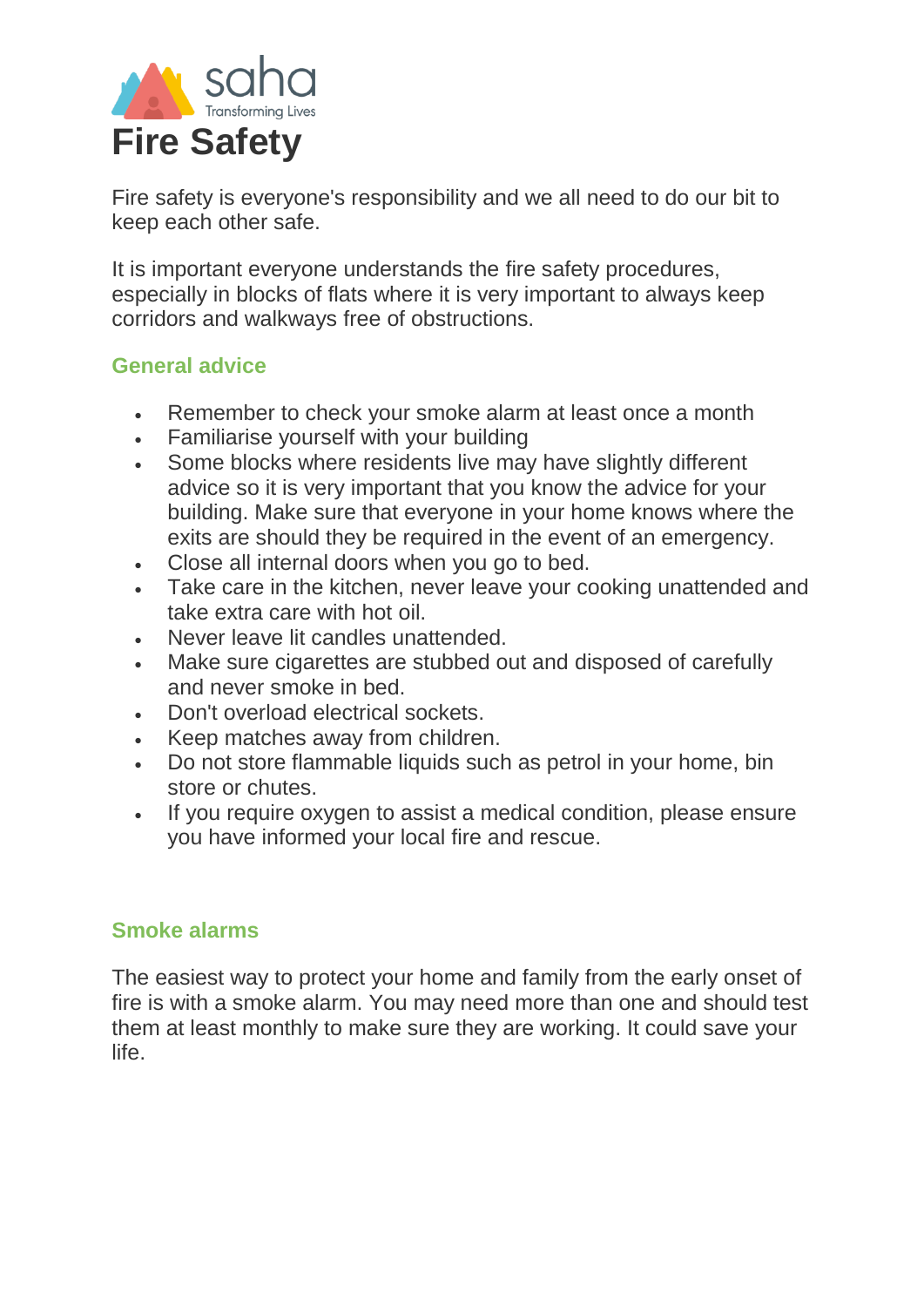

### **Fire safety features in your home and making modifications**

Did you know that your front door is your main weapon against fire? If you live in a flat your front door helps to prevent fire from spreading into communal areas and escape routes - all front doors in blocks of flats should be fire resistant because they help to prevent fire from spreading.

In flats, current fire safety guidance says that front doors should have a self-closing device so this should never be removed. You must also be aware that altering your letterbox or adding a cat flap to your door will affect the fire safety of your home and the entire building - even minor alterations can compromise the design of the building's fire safety systems.

If you have a fire-resistant door in your home you must first seek written permission if you wish to make alterations to it so that Saha can properly assess the fire safety implications. If your door or letterbox has been damaged, please report it to Customer Services for inspection and repair.

Your home has been designed with fire safety in mind so there are various things such as signage, smoke alarms, heat detectors, door closers, fire resistant glazing, fire resistant panels, sprinklers, automatic opening vents on some stairways and other fire safety features that help to keep you safe. Everyone's safety depends on these safety features, so please do not remove or damage them, for example by drilling holes through walls, e.g. to install cables.

If you spot any damage that could impact fire safety, such as broken smoke alarms, heat detectors and door closers within your property or communal areas in your block please call Customer Services on 0800 970 6363.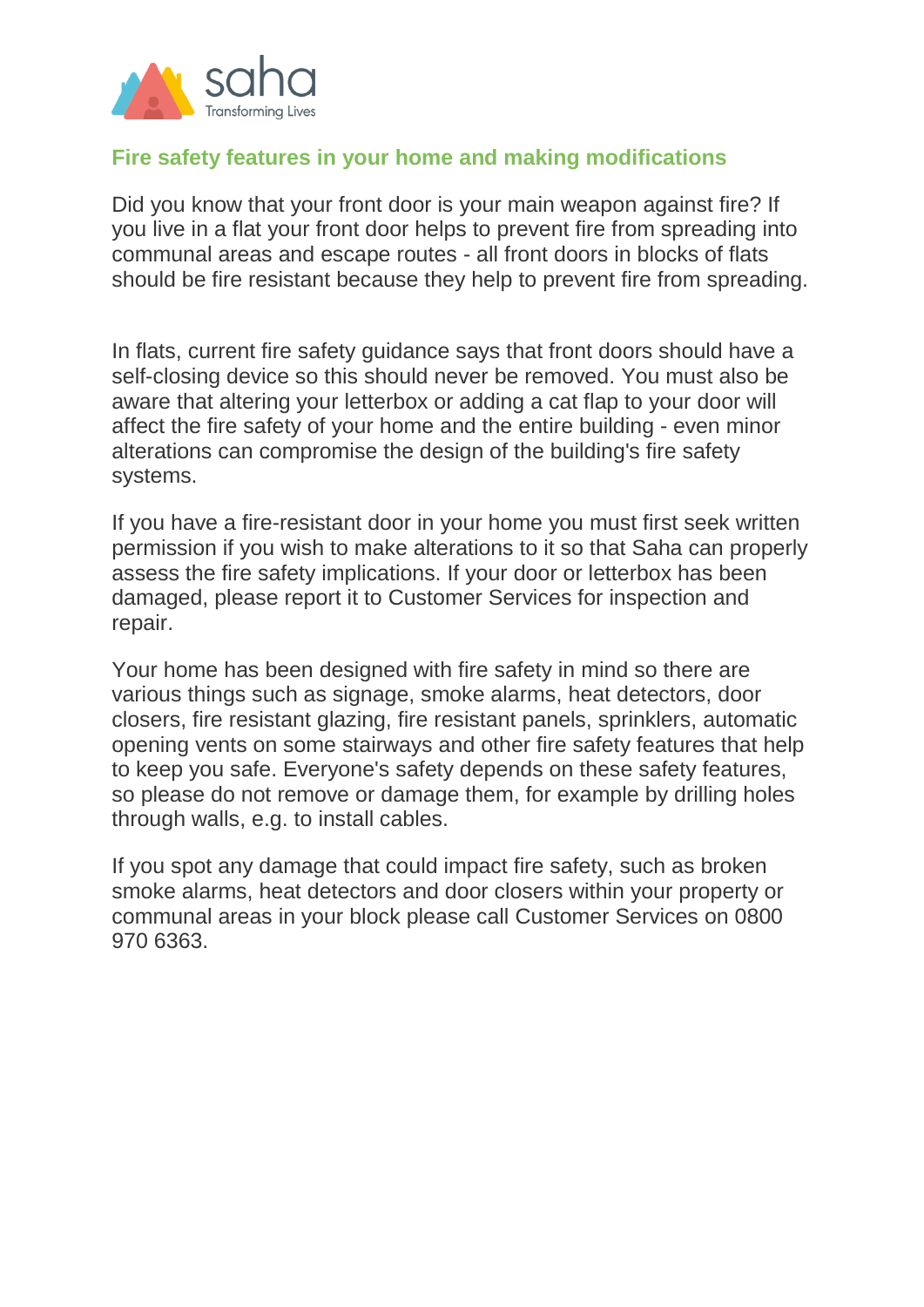

Over half of home fires are caused by cooking accidents. There are a number of things you can do to help prevent a fire in your kitchen:

- Take pans off the heat or turn them down if you must leave the kitchen whilst cooking and make sure you turn the cooker off when you have finished.
- Take care if you're wearing loose clothing as it can easily catch fire.
- Keep tea towels and cloths away from the hob.
- Keep the oven, hob and grill clean and in good working order. A build-up of fat and grease can ignite a fire.
- Take special care when deep fat frying. If the oil starts to smoke it is too hot and cold catch fire. Turn off the heat and leave it to cool.

#### **If a fire breaks out in your home or flat**

- Leave the room where the fire is straight away and close the door.
- Tell everyone in your home to leave immediately.
- Close the front door.
- Do not stay behind to put the fire out.
- If you live in a block where there is a lift do not use it.
- Call the fire service dial 999.
- Wait outside for the emergency services, away from the building.

#### **If you live in a block of flats**

New build blocks of flats are designed to restrict the spread of smoke and fire so evacuation advice is different. It is usually safe for you to stay in your flat if a fire breaks out elsewhere. Please note that there are some blocks where residents are advised to evacuate immediately - it is very important that you understand the fire evacuation advice for where you live.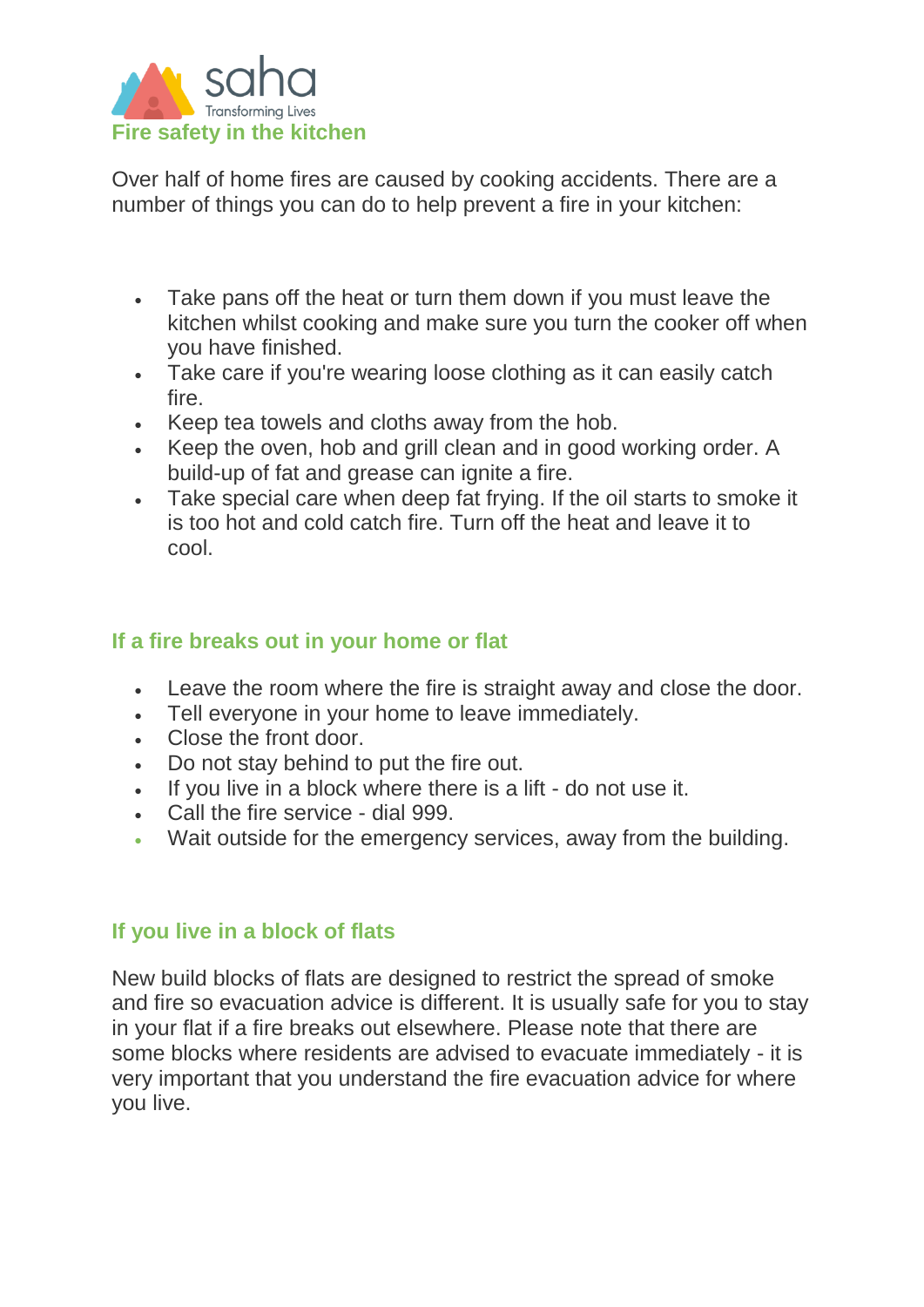

**If a fire breaks out in another part of your block of flats and your property has a Stay-Put policy:**

- Stay put, unless you are directly affected by heat or smoke and/or until the fire service says it's safe to leave.
- Call the Fire Service on 999 and let them know where you are so they can find you.
- You should only leave immediately if smoke or heat affects your home or if you are told to by the fire service.
- If you leave, close the front door.
- Use the nearest fire escape if there is a lift do not use it.
- Wait outside away from the building.

## **Obstructions in corridors and on balconies**

- Bicycles, pushchairs etc. must not be left in the corridor
- Door mats are not allowed
- Small items left in the corridor e.g. on window sills must be made of materials that would not burn easily, e.g. metal, ceramic, porcelain. They must not cause an obstruction or hazard of any type (if they do, they will be removed)
- Permanent or heavy furniture and constructions are not allowed on balconies;
- Fixed washing lines are not allowed on balconies
- Hazardous items including plastic storage sheds are not be allowed.
- Balconies should not be used to store large amounts of items and must never be used to store flammable material.
- Chairs and furniture that can be moved easily, portable clothes dryers etc. are allowed

#### **Naked Flames**

More than five fires a day are started by candles and every three days someone dies from a fire caused by a cigarette. To help prevent a fire, never leave burning candles unattended and never leave matches or lighters where children can find them. Make sure your ashtray or candle holder can't tip over and never smoke when you are in bed!